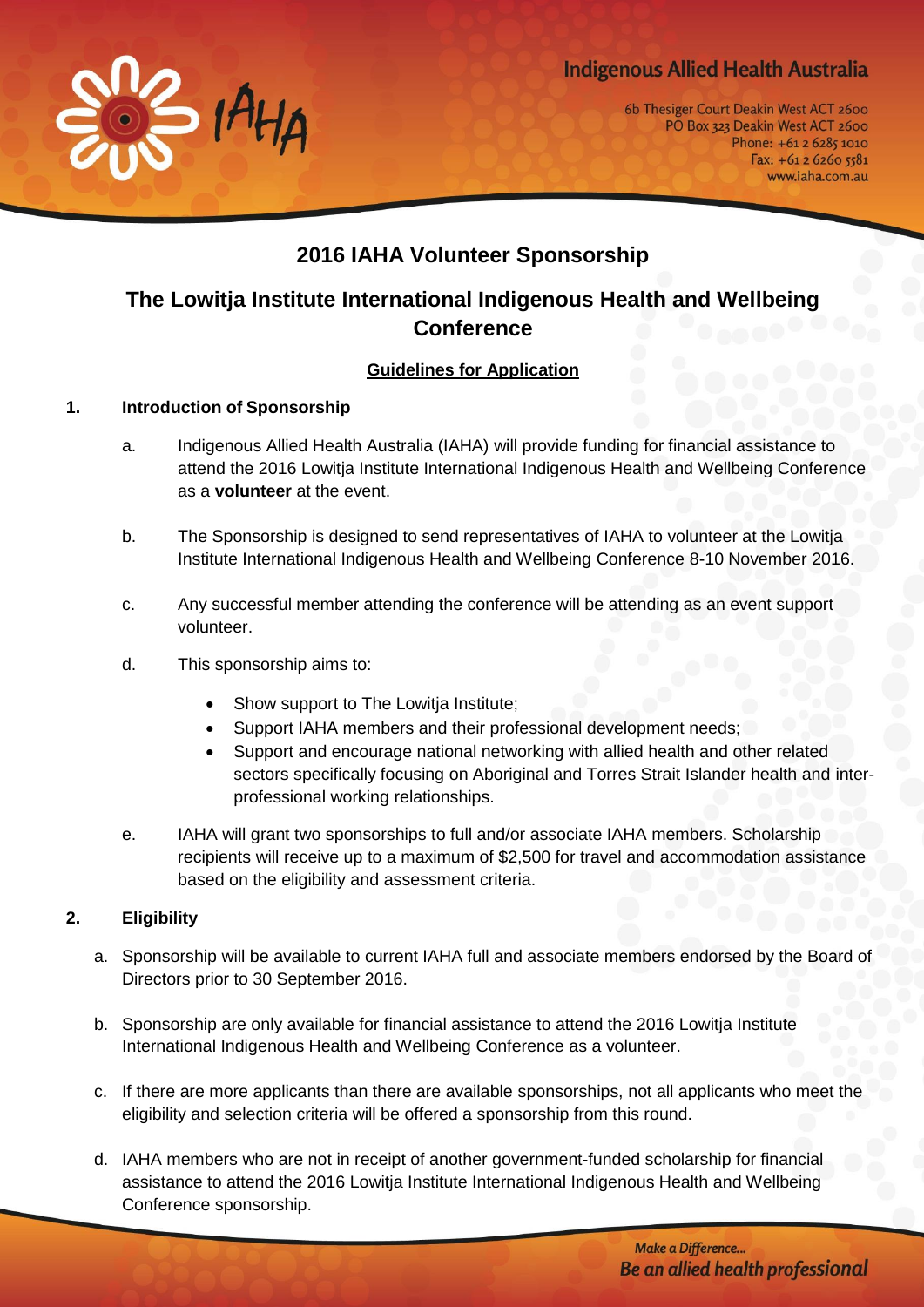- e. Applicants must be 18 years of age or over to be eligible for a sponsorship
- f. No late applications will be accepted.

#### **3. Selection**

Applications will be assessed and ranked using the following criteria:

- Eligibility of the applicant as stated above;
- Scholarships are limited, priority will be given to full IAHA members and Aboriginal and Torres Strait Islander associate IAHA members although all associate members are encouraged to apply;
- Rationale outlining how the scholarship will benefit you professionally and personally;
- Applicants must address all criteria in the application form.
- Agreement to provide the report and acquittal post the event
- Agree to the terms and conditions.

### **4. Application Process**

a. Members must apply in writing to IAHA completing the application form supplied.

- b. Applicants will be required to provide a written statement addressing:
	- How the scholarship will benefit the applicant in their professional and personal development;
	- Clearly identifying your location of residence and region you work/study within;
	- How the applicant will share their learning and experiences gained at the forum with others working in allied health and/or Aboriginal and Torres Strait Islander communities;

Scholarships to associate members will also be required to provide:

- A brief statement of the applicant's work based around Aboriginal and Torres Strait Islander health i.e., research, initiatives, employment.
- c. The closing date for applications is 23 September 2016.
- d. Applications can be submitted online at [http://iaha.com.au/want-go-lowitja-institute-health](http://iaha.com.au/want-go-lowitja-institute-health-wellbeing-conference/)[wellbeing-conference/](http://iaha.com.au/want-go-lowitja-institute-health-wellbeing-conference/) or

Email: [admin@iaha.com.au](mailto:admin@iaha.com.au) or

Mail addressed to: Sponsorship Administration Indigenous Allied Health Australia Ltd PO Box 323, Deakin West ACT 2600